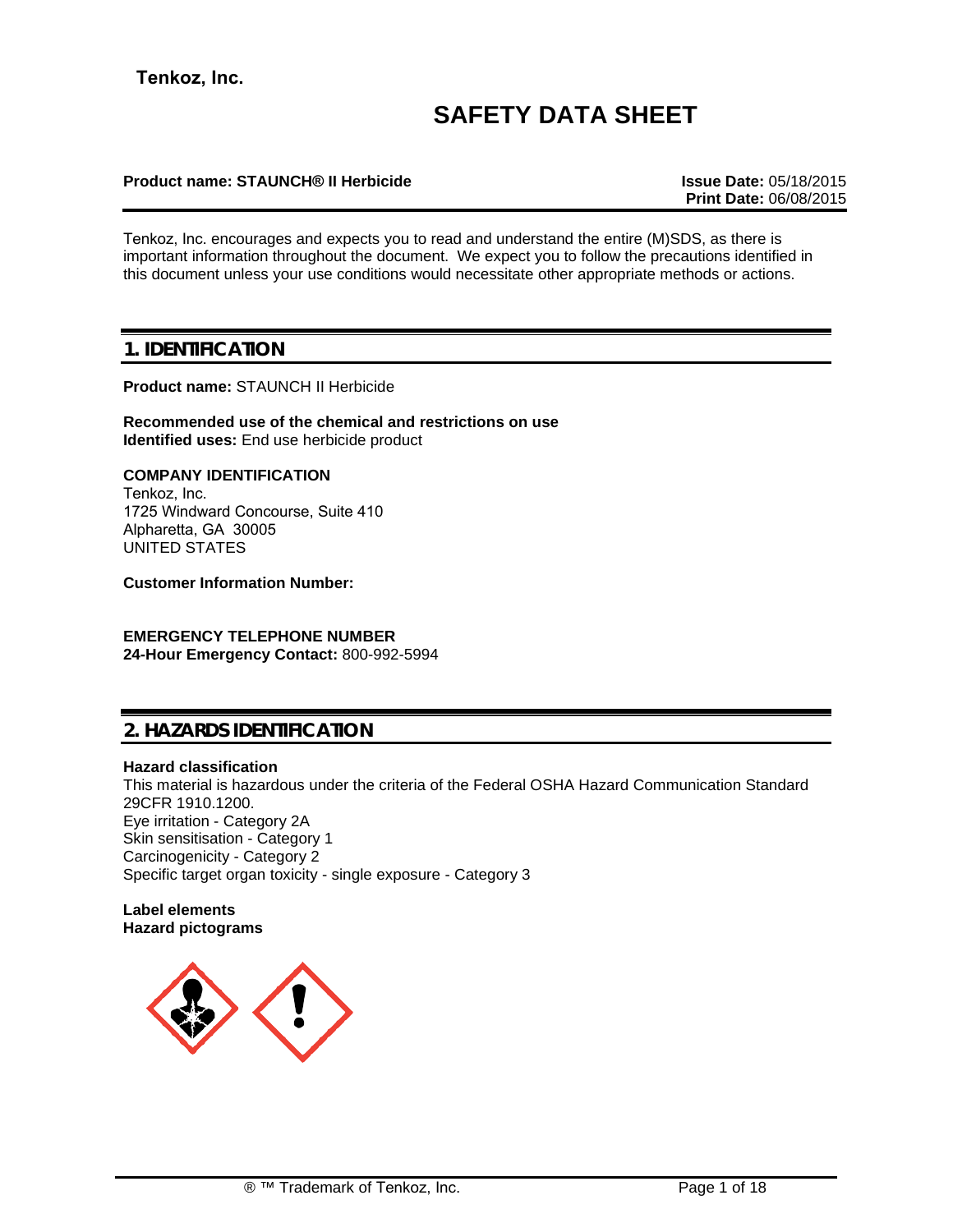#### Signal word: **WARNING!**

#### **Hazards**

May cause an allergic skin reaction. Causes serious eye irritation. May cause respiratory irritation. Suspected of causing cancer.

#### **Precautionary statements**

#### **Prevention**

Obtain special instructions before use. Do not handle until all safety precautions have been read and understood. Avoid breathing dust/ fume/ gas/ mist/ vapours/ spray. Wash skin thoroughly after handling. Use only outdoors or in a well-ventilated area. Contaminated work clothing should not be allowed out of the workplace. Wear eye protection/ face protection. Wear protective gloves. Use personal protective equipment as required.

### **Response**

IF ON SKIN: Wash with plenty of soap and water. IF INHALED: Remove victim to fresh air and keep at rest in a position comfortable for breathing. Call a POISON CENTER or doctor/ physician if you feel unwell. IF IN EYES: Rinse cautiously with water for several minutes. Remove contact lenses, if present and easy to do. Continue rinsing. IF exposed or concerned: Get medical advice/ attention. If skin irritation or rash occurs: Get medical advice/ attention. If eye irritation persists: Get medical advice/ attention. Wash contaminated clothing before reuse.

### **Storage**

Store in a well-ventilated place. Keep container tightly closed. Store locked up.

#### **Disposal**

Dispose of contents/ container to an approved waste disposal plant.

#### **Other hazards**

no data available

### **3. COMPOSITION/INFORMATION ON INGREDIENTS**

#### **Chemical nature:** Mixture

This product is a mixture.

| <b>Component</b>                 | <b>CASRN</b> | <b>Concentration</b> |
|----------------------------------|--------------|----------------------|
|                                  |              |                      |
| Acetochlor                       | 34256-82-1   | 41.67%               |
| Clopyralid monoethanolamine salt | 57754-85-5   | 4.27%                |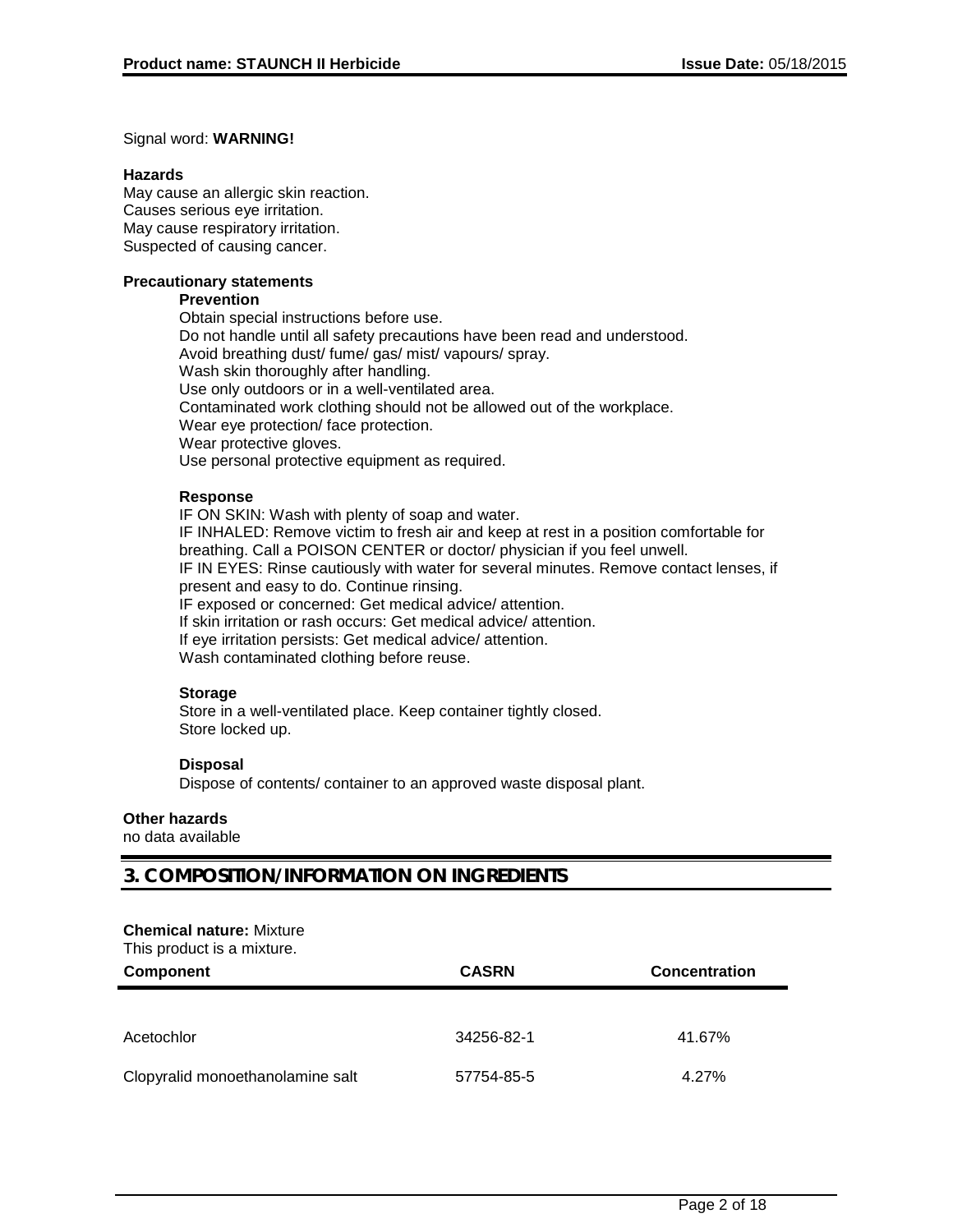| <b>Flumetsulam</b>                          | 98967-40-9    | 1.3%   |
|---------------------------------------------|---------------|--------|
| Furilazole                                  | 121776-33-8   | 0.99%  |
| Propylene glycol                            | $57 - 55 - 6$ | 8.7%   |
| Solvent naphtha (petroleum), heavy aromatic | 64742-94-5    | 1.5%   |
| Naphthalene                                 | $91 - 20 - 3$ | 0.1%   |
| <b>Balance</b>                              | Not available | 41.47% |
|                                             |               |        |

### **4. FIRST AID MEASURES**

#### **Description of first aid measures**

**General advice:** First Aid responders should pay attention to self-protection and use the recommended protective clothing (chemical resistant gloves, splash protection). If potential for exposure exists refer to Section 8 for specific personal protective equipment.

**Inhalation:** Move person to fresh air. If person is not breathing, call an emergency responder or ambulance, then give artificial respiration; if by mouth to mouth use rescuer protection (pocket mask etc). Call a poison control center or doctor for treatment advice.

**Skin contact:** Take off contaminated clothing. Wash skin with soap and plenty of water for 15-20 minutes. Call a poison control center or doctor for treatment advice. Wash clothing before reuse. Shoes and other leather items which cannot be decontaminated should be disposed of properly.

**Eye contact:** Hold eyes open and rinse slowly and gently with water for 15-20 minutes. Remove contact lenses, if present, after the first 5 minutes, then continue rinsing eyes. Call a poison control center or doctor for treatment advice. Suitable emergency eye wash facility should be available in work area.

**Ingestion:** No emergency medical treatment necessary.

**Most important symptoms and effects, both acute and delayed:** Aside from the information found under Description of first aid measures (above) and Indication of immediate medical attention and special treatment needed (below), any additional important symptoms and effects are described in Section 11: Toxicology Information.

**Indication of any immediate medical attention and special treatment needed Notes to physician:** No specific antidote. Treatment of exposure should be directed at the control of symptoms and the clinical condition of the patient. Have the Safety Data Sheet, and if available, the product container or label with you when calling a poison control center or doctor, or going for treatment.

### **5. FIREFIGHTING MEASURES**

**Suitable extinguishing media:** This material does not burn. If exposed to fire from another source, use suitable extinguishing agent for that fire.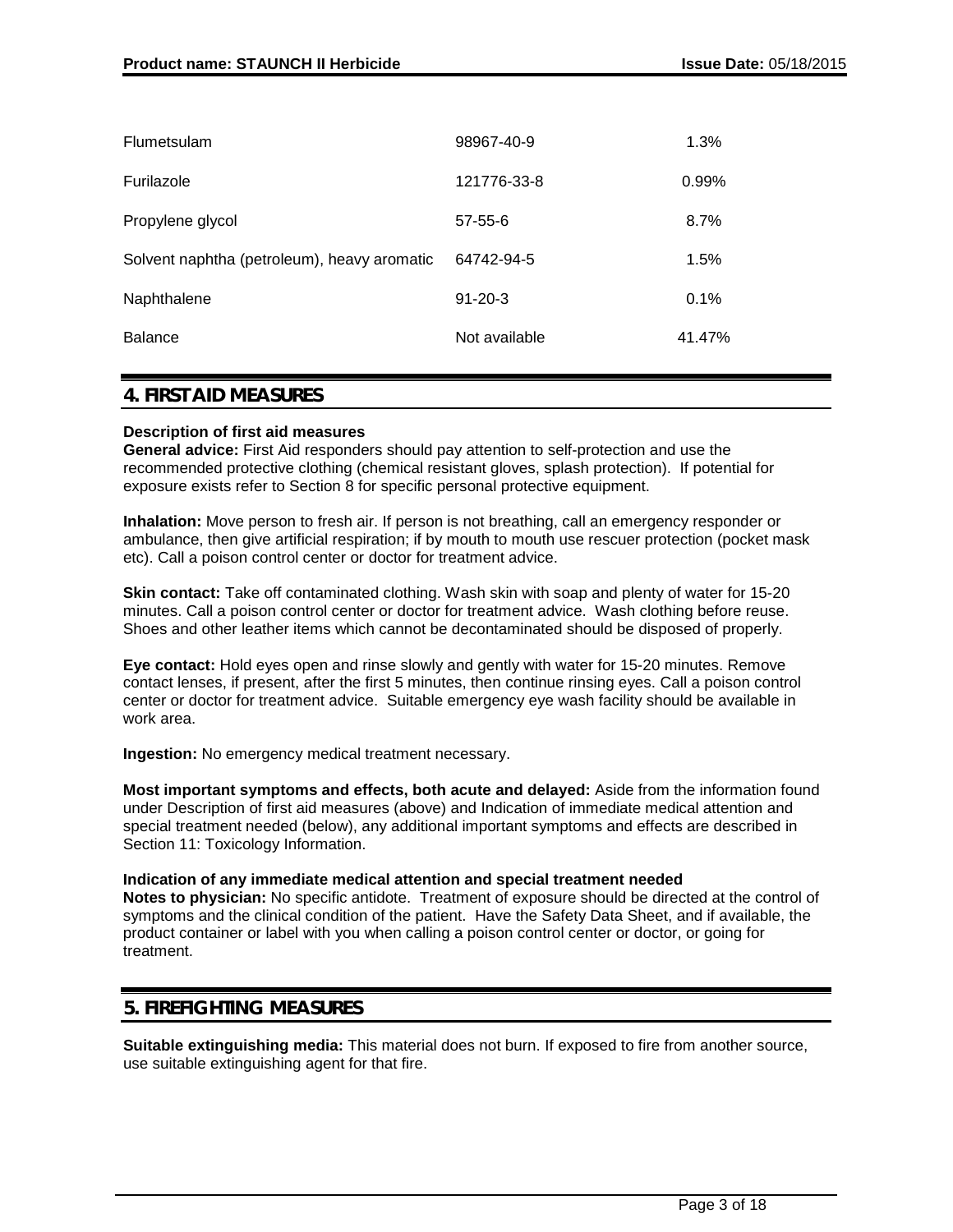**Unsuitable extinguishing media:** no data available

### **Special hazards arising from the substance or mixture**

**Hazardous combustion products:** Under fire conditions some components of this product may decompose. The smoke may contain unidentified toxic and/or irritating compounds. Combustion products may include and are not limited to: Nitrogen oxides. Hydrogen chloride. Carbon monoxide. Carbon dioxide.

**Unusual Fire and Explosion Hazards:** None known.

### **Advice for firefighters**

**Fire Fighting Procedures:** Keep people away. Isolate fire and deny unnecessary entry. Consider feasibility of a controlled burn to minimize environment damage. Foam fire extinguishing system is preferred because uncontrolled water can spread possible contamination. This material does not burn. Fight fire for other material that is burning.

**Special protective equipment for firefighters:** Wear positive-pressure self-contained breathing apparatus (SCBA) and protective fire fighting clothing (includes fire fighting helmet, coat, trousers, boots, and gloves). If protective equipment is not available or not used, fight fire from a protected location or safe distance.

# **6. ACCIDENTAL RELEASE MEASURES**

**Personal precautions, protective equipment and emergency procedures:** Isolate area. Keep unnecessary and unprotected personnel from entering the area. Refer to section 7, Handling, for additional precautionary measures. Keep upwind of spill. Ventilate area of leak or spill. Use appropriate safety equipment. For additional information, refer to Section 8, Exposure Controls and Personal Protection.

**Environmental precautions:** Spills or discharge to natural waterways is likely to kill aquatic organisms. Prevent from entering into soil, ditches, sewers, waterways and/or groundwater. See Section 12, Ecological Information.

**Methods and materials for containment and cleaning up:** Contain spilled material if possible. Small spills: Absorb with materials such as: Clay. Dirt. Sand. Sweep up. Collect in suitable and properly labeled containers. Large spills: Contact Dow AgroSciences for clean-up assistance. See Section 13, Disposal Considerations, for additional information.

# **7. HANDLING AND STORAGE**

**Precautions for safe handling:** Keep out of reach of children. Do not swallow. Avoid contact with eyes, skin, and clothing. Avoid breathing vapor or mist. Avoid prolonged or repeated contact with skin. Wash thoroughly after handling. Keep container closed. Use with adequate ventilation. See Section 8, EXPOSURE CONTROLS AND PERSONAL PROTECTION.

**Conditions for safe storage:** Store in a dry place. Store in original container. Keep container tightly closed when not in use. Do not store near food, foodstuffs, drugs or potable water supplies.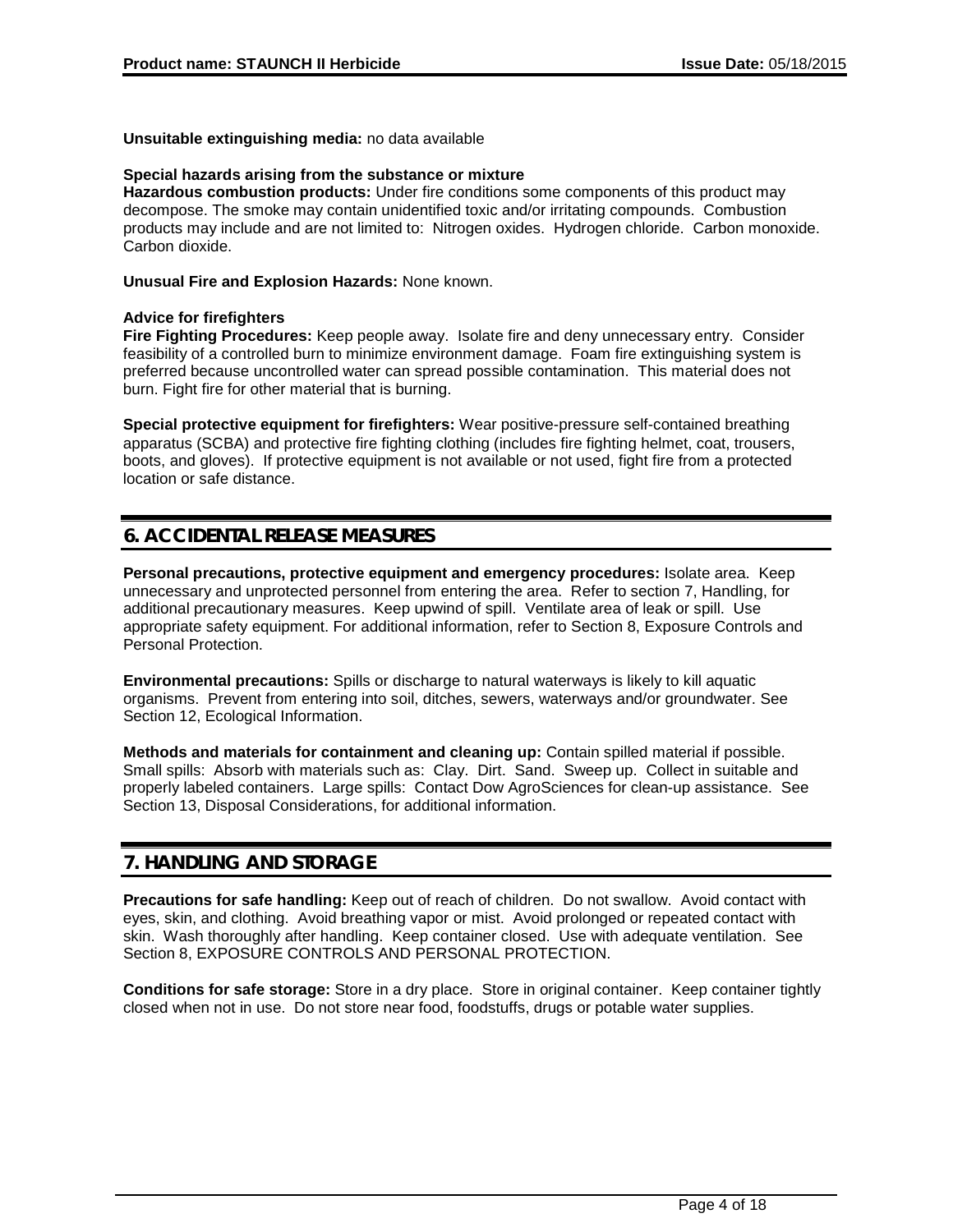# **8. EXPOSURE CONTROLS/PERSONAL PROTECTION**

### **Control parameters**

Exposure limits are listed below, if they exist.

| Component          | <b>Regulation</b> | <b>Type of listing</b> | <b>Value/Notation</b> |
|--------------------|-------------------|------------------------|-----------------------|
| <b>Flumetsulam</b> | Dow IHG           | TWA                    | $3$ mg/m $3$          |
| Propylene glycol   | US WEEL           | TWA                    | $10 \text{ mg/m}$     |
| Naphthalene        | Dow IHG           | TWA                    | 10 ppm                |
|                    | Dow IHG           | TWA                    | Absorbed via skin     |
|                    | Dow IHG           | <b>STEL</b>            | 15 ppm                |
|                    | Dow IHG           | <b>STEL</b>            | Absorbed via skin     |
|                    | ACGIH             | <b>TWA</b>             | 10 ppm                |
|                    | <b>ACGIH</b>      | <b>TWA</b>             | Absorbed via skin     |
|                    | OSHA Z-1          | TWA                    | 50 mg/m3 10 ppm       |

RECOMMENDATIONS IN THIS SECTION ARE FOR MANUFACTURING, COMMERCIAL BLENDING AND PACKAGING WORKERS. APPLICATORS AND HANDLERS SHOULD SEE THE PRODUCT LABEL FOR PROPER PERSONAL PROTECTIVE EQUIPMENT AND CLOTHING.

#### **Exposure controls**

**Engineering controls:** Use local exhaust ventilation, or other engineering controls to maintain airborne levels below exposure limit requirements or guidelines. If there are no applicable exposure limit requirements or guidelines, general ventilation should be sufficient for most operations. Local exhaust ventilation may be necessary for some operations.

#### **Individual protection measures**

**Eye/face protection:** Use chemical goggles.

#### **Skin protection**

**Hand protection:** Use gloves chemically resistant to this material. Examples of preferred glove barrier materials include: Butyl rubber. Natural rubber ("latex"). Neoprene. Nitrile/butadiene rubber ("nitrile" or "NBR"). Polyethylene. Ethyl vinyl alcohol laminate ("EVAL"). Polyvinyl chloride ("PVC" or "vinyl"). NOTICE: The selection of a specific glove for a particular application and duration of use in a workplace should also take into account all relevant workplace factors such as, but not limited to: Other chemicals which may be handled, physical requirements (cut/puncture protection, dexterity, thermal protection), potential body reactions to glove materials, as well as the instructions/specifications provided by the glove supplier.

**Other protection:** Use protective clothing chemically resistant to this material. Selection of specific items such as face shield, boots, apron, or full body suit will depend on the task.

**Respiratory protection:** Respiratory protection should be worn when there is a potential to exceed the exposure limit requirements or guidelines. If there are no applicable exposure limit requirements or guidelines, wear respiratory protection when adverse effects, such as respiratory irritation or discomfort have been experienced, or where indicated by your risk assessment process. For most conditions no respiratory protection should be needed; however, if discomfort is experienced, use an approved air-purifying respirator. The following should be effective types of air-purifying respirators: Organic vapor cartridge with a particulate pre-filter.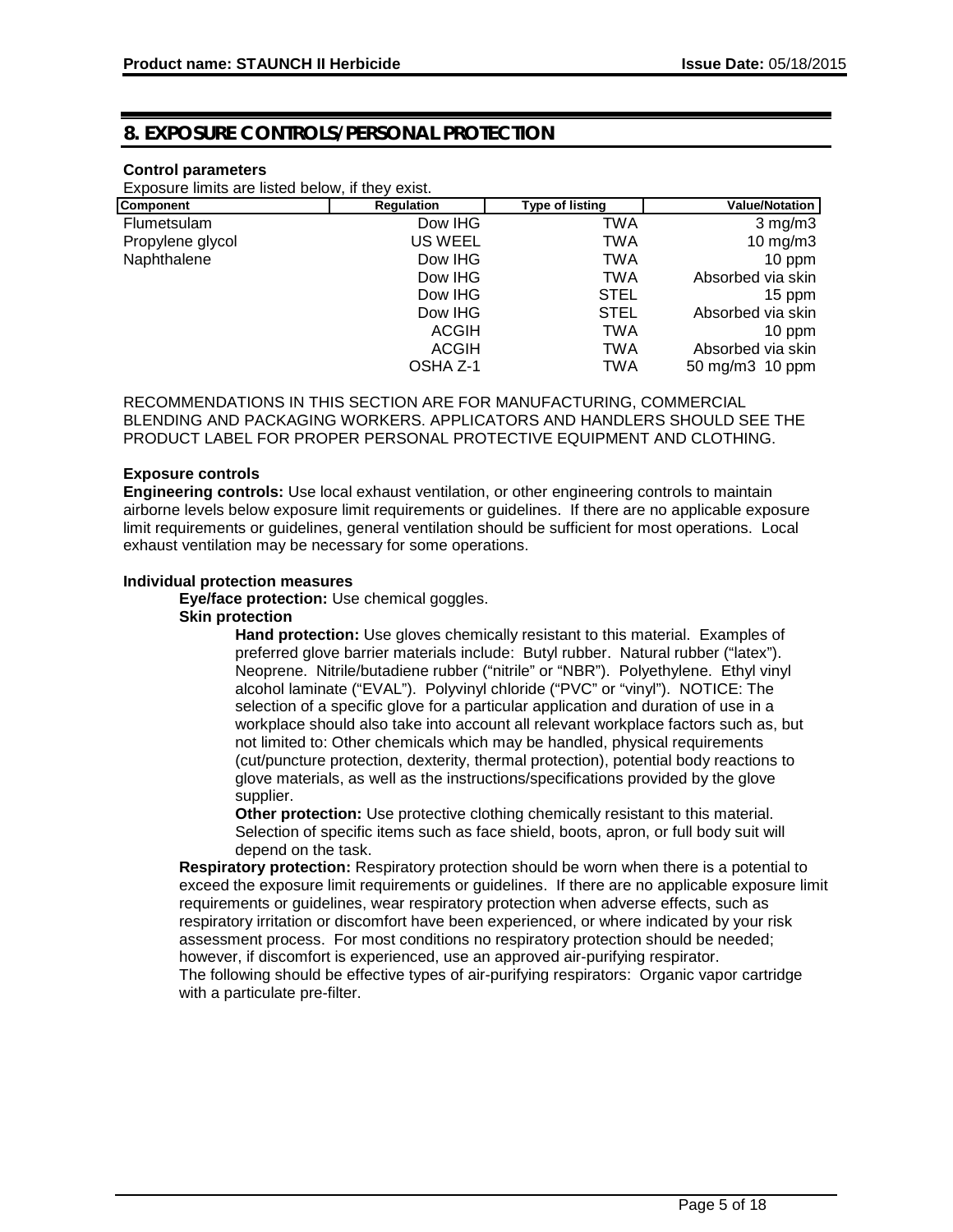# **9. PHYSICAL AND CHEMICAL PROPERTIES**

| Appearance                                        |                                                                   |
|---------------------------------------------------|-------------------------------------------------------------------|
| <b>Physical state</b>                             | Liquid.                                                           |
| Color                                             | Tan                                                               |
| Odor                                              | Mild                                                              |
| <b>Odor Threshold</b>                             | no data available                                                 |
| рH                                                | 4.31 pH Electrode                                                 |
| <b>Melting point/range</b>                        | Not applicable                                                    |
| <b>Freezing point</b>                             | No test data available                                            |
| Boiling point (760 mmHg)                          | No test data available                                            |
| <b>Flash point</b>                                | closed cup >100 °C (212 °F) Pensky-Martens Closed Cup<br>ASTM D93 |
| <b>Evaporation Rate (Butyl Acetate</b><br>$= 1$   | no data available                                                 |
| Flammability (solid, gas)                         | no data available                                                 |
| <b>Lower explosion limit</b>                      | No test data available                                            |
| <b>Upper explosion limit</b>                      | No test data available                                            |
| <b>Vapor Pressure</b>                             | No test data available                                            |
| <b>Relative Vapor Density (air = 1)</b>           | No test data available                                            |
| <b>Relative Density (water = 1)</b>               | No test data available                                            |
| <b>Water solubility</b>                           | No test data available                                            |
| <b>Partition coefficient: n-</b><br>octanol/water | no data available                                                 |
| <b>Auto-ignition temperature</b>                  | No test data available                                            |
| <b>Decomposition temperature</b>                  | No test data available                                            |
| <b>Kinematic Viscosity</b>                        | no data available                                                 |
| <b>Explosive properties</b>                       | No                                                                |
| <b>Oxidizing properties</b>                       | No significant increase (>5C) in temperature.                     |
| <b>Liquid Density</b>                             | 1.0881 g/cm3Digital density meter                                 |
| <b>Molecular weight</b>                           | no data available                                                 |

NOTE: The physical data presented above are typical values and should not be construed as a specification.

# **10. STABILITY AND REACTIVITY**

**Reactivity:** no data available

**Chemical stability:** Thermally stable at recommended temperatures and pressures.

**Possibility of hazardous reactions:** Polymerization will not occur.

**Conditions to avoid:** Exposure to elevated temperatures can cause product to decompose.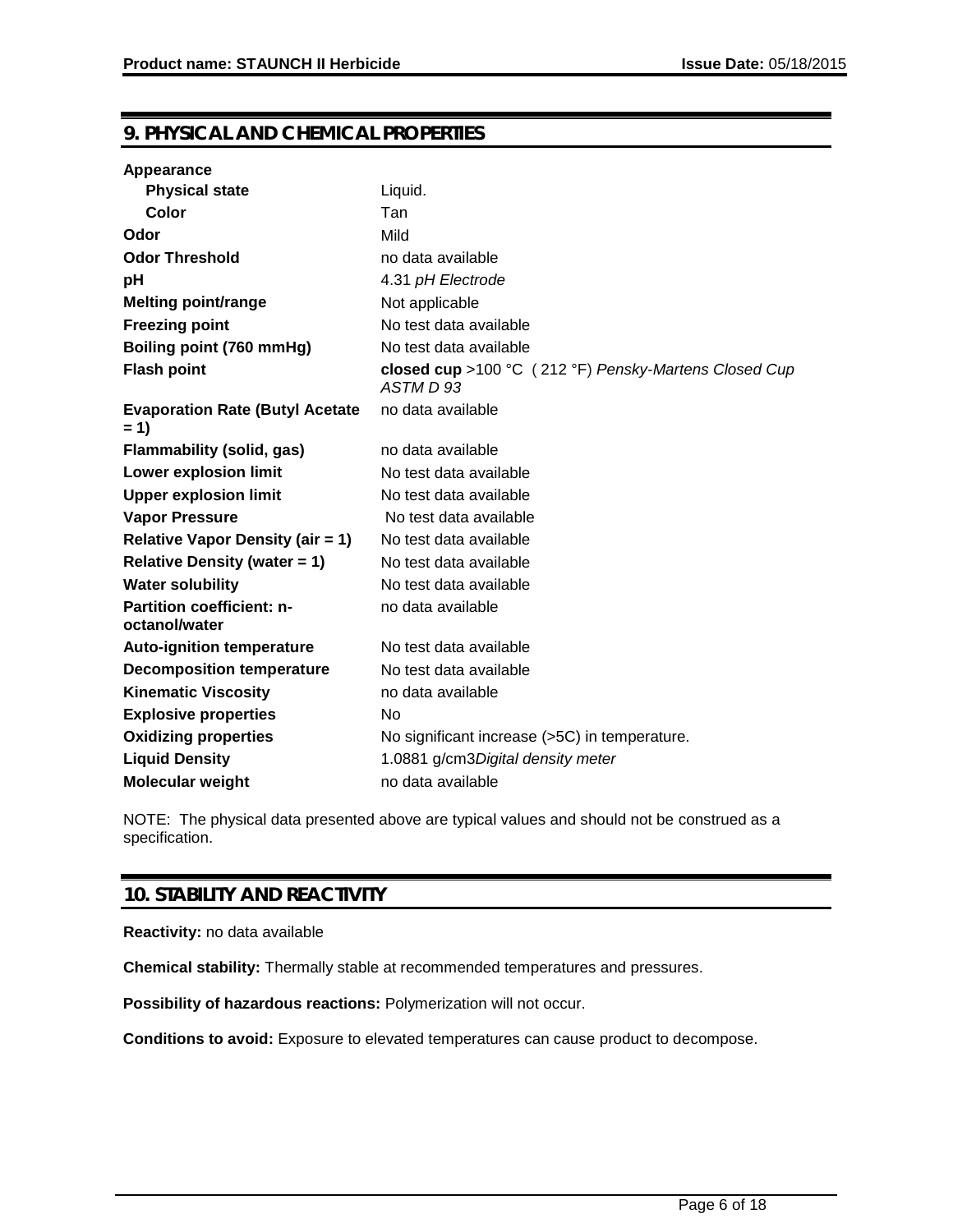**Incompatible materials:** Strong oxidizers.

**Hazardous decomposition products:** Decomposition products depend upon temperature, air supply and the presence of other materials. Decomposition products can include and are not limited to: Carbon monoxide. Carbon dioxide. Hydrogen chloride. Nitrogen oxides.

# **11. TOXICOLOGICAL INFORMATION**

*Toxicological information appears in this section when such data is available.*

#### **Acute toxicity**

#### **Acute oral toxicity**

Very low toxicity if swallowed. Harmful effects not anticipated from swallowing small amounts.

For similar material(s):

LD50, Rat, female, > 2,000 mg/kg No deaths occurred at this concentration.

#### **Acute dermal toxicity**

Prolonged skin contact is unlikely to result in absorption of harmful amounts.

For similar material(s): LD50, Rat, male and female, > 2,000 mg/kg No deaths occurred at this concentration.

#### **Acute inhalation toxicity**

No adverse effects are anticipated from single exposure to mist. Based on the available data, respiratory irritation was not observed.

For similar material(s): LC50, Rat, male and female, 4 Hour, dust/mist, > 5.6 mg/l No deaths occurred at this concentration.

#### **Skin corrosion/irritation**

Brief contact may cause slight skin irritation with local redness.

#### **Serious eye damage/eye irritation**

May cause moderate eye irritation. Corneal injury is unlikely.

#### **Sensitization**

For similar material(s): Has demonstrated the potential for contact allergy in mice.

For respiratory sensitization: No relevant data found.

#### **Specific Target Organ Systemic Toxicity (Single Exposure)**

Contains component(s) which are classified as specific target organ toxicant, single exposure, category 3.

### **Specific Target Organ Systemic Toxicity (Repeated Exposure)**

For the active ingredient(s):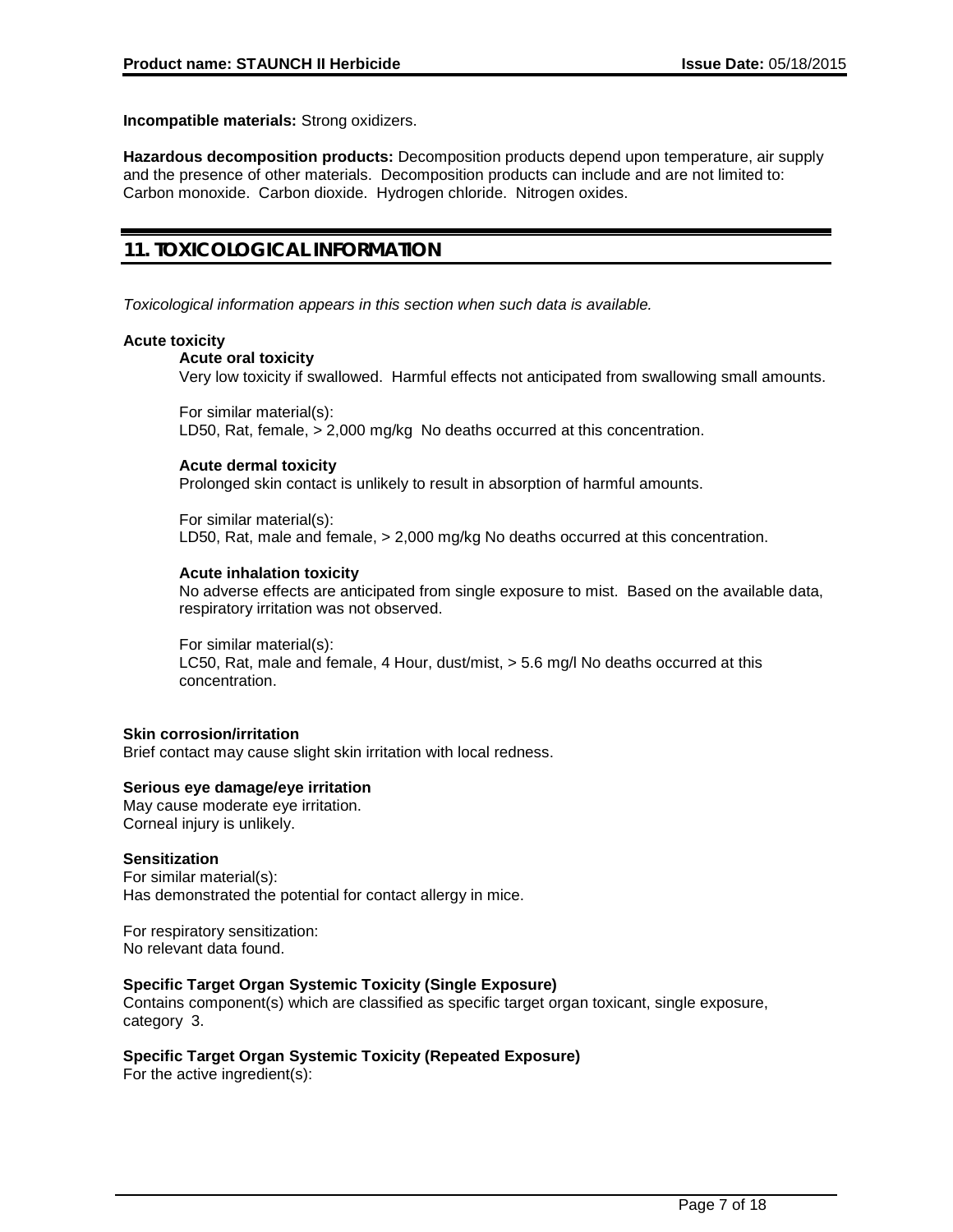In animals, effects have been reported on the following organs: Blood. Central nervous system. Kidney. Liver. Testes.

For the minor component(s): In animals, effects have been reported on the following organs: Kidney. Liver. Lung. Excessive exposure to solvent(s) may cause respiratory irritation and central nervous system depression.

### **Carcinogenicity**

For the active ingredient(s): Acetochlor. Has caused cancer in laboratory animals. Tumors were observed only at levels which produced significant toxicity, thus exceeding the maximum tolerated dose.

For the active ingredient(s): Flumetsulam. For similar active ingredient(s). Clopyralid. Did not cause cancer in laboratory animals.

For the minor component(s): Has caused cancer in laboratory animals. However, the relevance of this to humans is unknown.

Contains naphthalene which has caused cancer in some laboratory animals. In humans, there is limited evidence of cancer in workers involved in naphthalene production. Limited oral studies in rats were negative.

#### **Teratogenicity**

For similar active ingredient(s). Clopyralid caused birth defects in test animals, but only at greatly exaggerated doses that were severely toxic to the mothers. No birth defects were observed in animals given clopyralid at doses several times greater than those expected during normal exposure. For the active ingredient(s): Acetochlor. For the minor component(s): Has been toxic to the fetus in laboratory animals at doses toxic to the mother. Did not cause birth defects in laboratory animals.

For the active ingredient(s): Flumetsulam. Did not cause birth defects or other effects in the fetus even at doses which caused toxic effects in the mother.

#### **Reproductive toxicity**

For the active ingredient(s): Acetochlor. In laboratory animal studies, effects on reproduction have been seen only at doses that produced significant toxicity to the parent animals.

For the active ingredient(s): Flumetsulam. For similar active ingredient(s). Clopyralid. In animal studies, did not interfere with reproduction.

#### **Mutagenicity**

For similar material(s): In vitro genetic toxicity studies were negative. Animal genetic toxicity studies were negative.

#### **Aspiration Hazard**

Based on physical properties, not likely to be an aspiration hazard.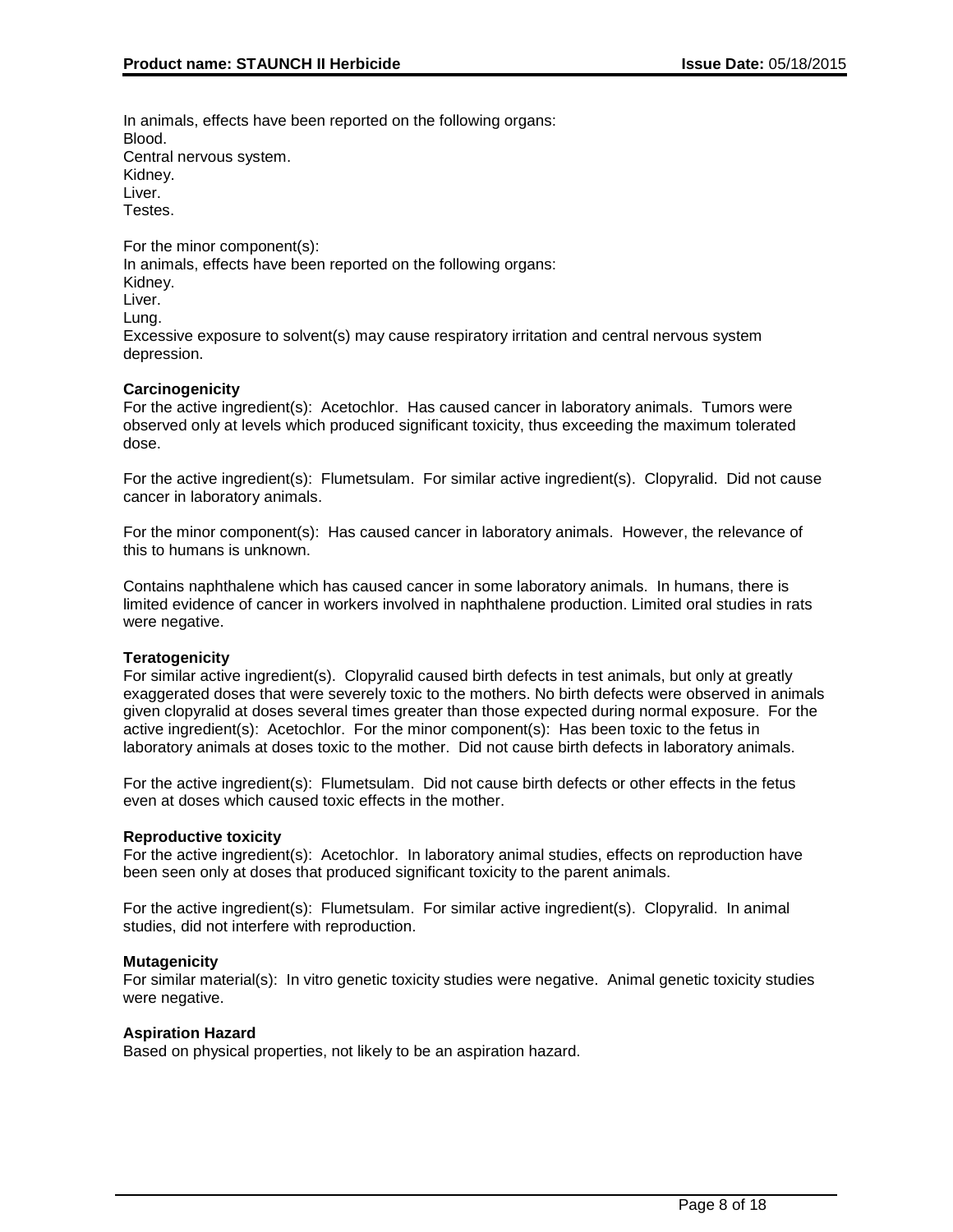| Carcinogenicity    |              |                                                                      |
|--------------------|--------------|----------------------------------------------------------------------|
| <b>Component</b>   | List         | <b>Classification</b>                                                |
| <b>Naphthalene</b> | <b>IARC</b>  | Group 2B: Possibly carcinogenic to<br>humans                         |
|                    | US NTP       | Reasonably anticipated to be a human<br>carcinogen                   |
|                    | <b>ACGIH</b> | A3: Confirmed animal carcinogen with<br>unknown relevance to humans. |

# **12. ECOLOGICAL INFORMATION**

*Ecotoxicological information appears in this section when such data is available.*

#### **Toxicity**

#### **Acetochlor**

#### **Acute toxicity to fish**

Material is very highly toxic to aguatic organisms on an acute basis (LC50/EC50 <0.1 mg/L in the most sensitive species).

Material is highly toxic to fish on an acute basis (LC50 between 0.1 and 1.0 mg/L). LC50, Oncorhynchus mykiss (rainbow trout), 96 Hour, 0.36 mg/l, OECD Test Guideline 203 or **Equivalent** 

#### **Acute toxicity to aquatic invertebrates**

EC50, Daphnia magna (Water flea), 48 Hour, 8.6 mg/l, OECD Test Guideline 202 or **Equivalent** 

EC50, eastern oyster (Crassostrea virginica), flow-through test, 96 Hour, 4.2 mg/l, OECD Test Guideline 202 or Equivalent

#### **Acute toxicity to algae/aquatic plants**

EyC50, Pseudokirchneriella subcapitata (green algae), 96 Hour, Growth inhibition (cell density reduction), 0.00027 mg/l, OECD Test Guideline 201 or Equivalent EyC50, Lemna minor (duckweed), 7 d, Growth inhibition (cell density reduction), 0.0027 mg/l, OECD 221.

# **Toxicity to bacteria**

EC50, activated sludge, 3 Hour, > 1,000 mg/l

#### **Chronic toxicity to fish**

NOEC, Oncorhynchus mykiss (rainbow trout), 0.13 mg/l

#### **Chronic toxicity to aquatic invertebrates**

NOEC, Daphnia magna (Water flea), 21 d, 0.0221 mg/l

### **Toxicity to Above Ground Organisms**

Material is slightly toxic to birds on an acute basis (LD50 between 501 and 2000 mg/kg). Material is practically non-toxic to birds on a dietary basis (LC50 > 5000 ppm). oral LD50, Colinus virginianus (Bobwhite quail), 928mg/kg bodyweight. dietary LC50, Colinus virginianus (Bobwhite quail), 5 d, > 5620mg/kg diet. dietary LC50, Anas platyrhynchos (Mallard duck), 5 d, > 5620mg/kg diet. oral LD50, Apis mellifera (bees), 48 Hour, > 100micrograms/bee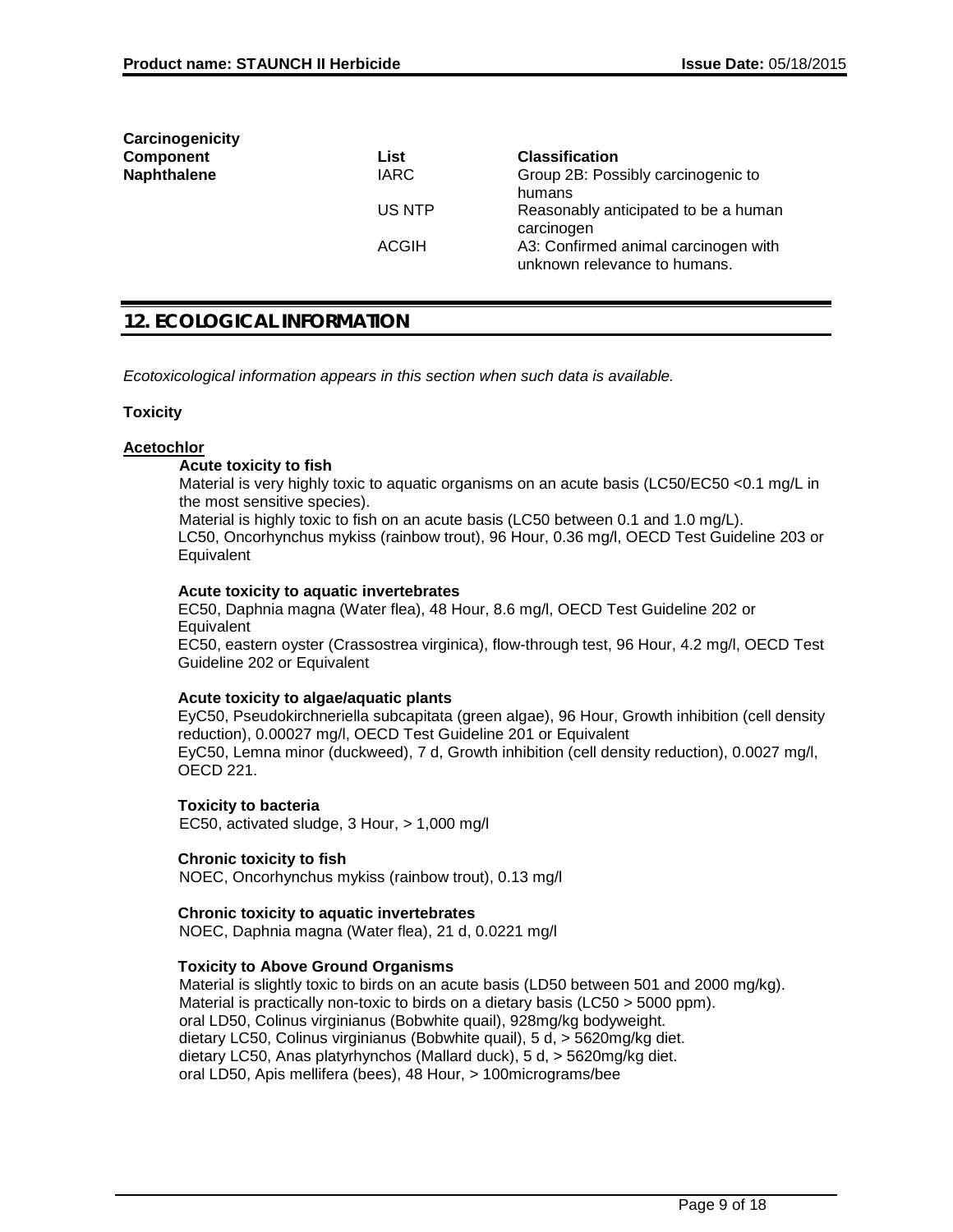contact LD50, Apis mellifera (bees), 48 Hour, > 200micrograms/bee

#### **Toxicity to soil-dwelling organisms**

LC50, Eisenia fetida (earthworms), 14 d, 105.5 mg/kg

### **Clopyralid monoethanolamine salt**

#### **Acute toxicity to fish**

For similar active ingredient(s). Clopyralid. LC50, Oncorhynchus mykiss (rainbow trout), static test, 96 Hour, > 99.9 mg/l, OECD Test Guideline 203 or Equivalent

#### **Acute toxicity to aquatic invertebrates**

For similar active ingredient(s). Clopyralid. EC50, Daphnia magna (Water flea), static test, 48 Hour, > 99.0 mg/l, OECD Test Guideline 202 or Equivalent

#### **Toxicity to Above Ground Organisms**

For similar active ingredient(s). Clopyralid. Material is slightly toxic to birds on an acute basis (LD50 between 501 and 2000 mg/kg). Material is practically non-toxic to birds on a dietary basis (LC50 > 5000 ppm). For similar active ingredient(s). Clopyralid. oral LD50, Anas platyrhynchos (Mallard duck), 14 d, 1465 - 2000mg/kg bodyweight. For similar active ingredient(s). Clopyralid. dietary LC50, Colinus virginianus (Bobwhite quail), 8 d, > 5000mg/kg diet. For similar active ingredient(s). Clopyralid. contact LD50, Apis mellifera (bees), 48 d, > 100micrograms/bee For similar active ingredient(s). Clopyralid. oral LD50, Apis mellifera (bees), 48 d, > 98.1micrograms/bee

#### **Flumetsulam**

#### **Acute toxicity to fish**

Material is very highly toxic to aquatic organisms on an acute basis (LC50/EC50 <0.1 mg/L in the most sensitive species).

LC50, Oncorhynchus mykiss (rainbow trout), static test, 96 Hour, > 300 mg/l

### **Acute toxicity to aquatic invertebrates**

LC50, Daphnia magna (Water flea), static test, 48 Hour, > 300 mg/l

#### **Acute toxicity to algae/aquatic plants**

EbC50, Pseudokirchneriella subcapitata (green algae), 120 Hour, Biomass, 0.00493 mg/l EC50, Lemna gibba, static test, 14 d, Biomass, 0.0051 mg/l

#### **Chronic toxicity to fish**

NOEC, Pimephales promelas (fathead minnow), flow-through test, 32 d, 197 mg/l

#### **Chronic toxicity to aquatic invertebrates**

NOEC, water flea Daphnia magna, static test, 21 d, 200 mg/l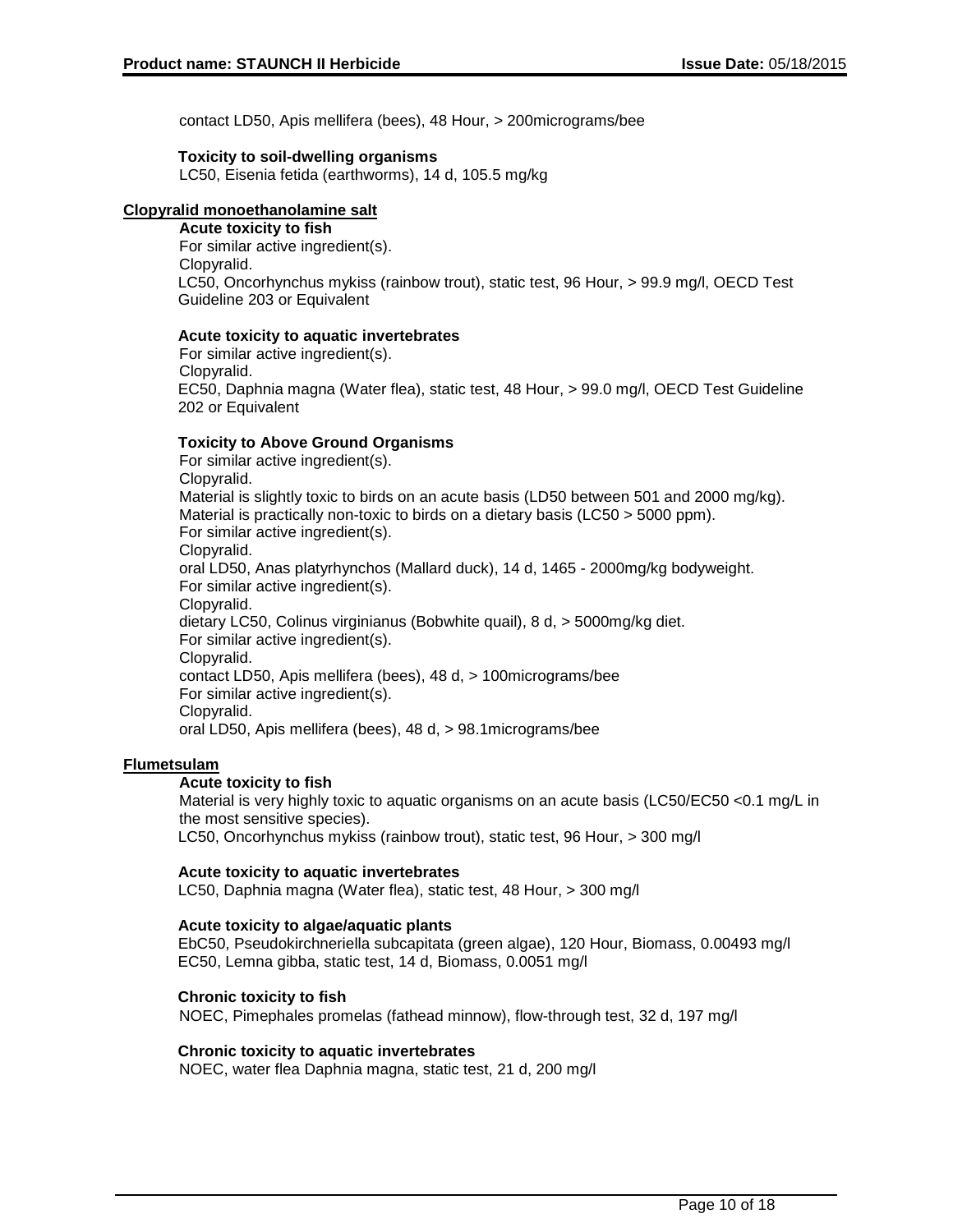#### **Toxicity to Above Ground Organisms**

Material is practically non-toxic to birds on an acute basis (LD50 > 2000 mg/kg). Material is practically non-toxic to birds on a dietary basis (LC50 > 5000 ppm). oral LD50, Colinus virginianus (Bobwhite quail), mortality, > 2250mg/kg bodyweight. dietary LC50, Colinus virginianus (Bobwhite quail), mortality, > 5620mg/kg diet. contact LD50, Apis mellifera (bees), 48 Hour, mortality, > 100µg/bee

#### **Toxicity to soil-dwelling organisms**

LC50, Eisenia fetida (earthworms), 14 d, mortality, > 950 mg/kg

### **Furilazole**

#### **Acute toxicity to fish**

Material is moderately toxic to aquatic organisms on an acute basis (LC50/EC50 between 1 and 10 mg/L in the most sensitive species tested). LC50, Lepomis macrochirus (Bluegill sunfish), static test, 96 Hour, 4.6 mg/l, OECD Test

Guideline 203

LC50, Oncorhynchus mykiss (rainbow trout), 96 Hour, 6.2 mg/l

#### **Acute toxicity to aquatic invertebrates**

EC50, Daphnia magna (Water flea), static test, 48 Hour, 26 mg/l

#### **Acute toxicity to algae/aquatic plants**

ErC50, Scenedesmus capricornutum (fresh water algae), static test, 72 Hour, Growth rate inhibition, 85.2 mg/l, OECD Test Guideline 201 NOEC, Scenedesmus capricornutum (fresh water algae), static test, 72 Hour, Growth rate inhibition, 12.5 mg/l, OECD Test Guideline 201

#### **Toxicity to Above Ground Organisms**

Material is practically non-toxic to birds on an acute basis (LD50 > 2000 mg/kg). Material is practically non-toxic to birds on a dietary basis (LC50 > 5000 ppm). LD50, Colinus virginianus (Bobwhite quail), > 2,000 mg/kg dietary LC50, Colinus virginianus (Bobwhite quail), 5 d, > 5,620 ppm dietary LC50, Anas platyrhynchos (Mallard duck), 5 d, > 5,620 ppm

### **Propylene glycol**

#### **Acute toxicity to fish**

Material is practically non-toxic to aquatic organisms on an acute basis (LC50/EC50/EL50/LL50 >100 mg/L in the most sensitive species tested). LC50, Oncorhynchus mykiss (rainbow trout), static test, 96 Hour, 40,613 mg/l, OECD Test Guideline 203

### **Acute toxicity to aquatic invertebrates**

LC50, Ceriodaphnia dubia (water flea), static test, 48 Hour, 18,340 mg/l, OECD Test Guideline 202

#### **Acute toxicity to algae/aquatic plants**

ErC50, Pseudokirchneriella subcapitata (green algae), 96 Hour, Growth rate inhibition, 19,000 mg/l, OECD Test Guideline 201

#### **Toxicity to bacteria**

NOEC, Pseudomonas putida, 18 Hour, > 20,000 mg/l

#### **Chronic toxicity to aquatic invertebrates**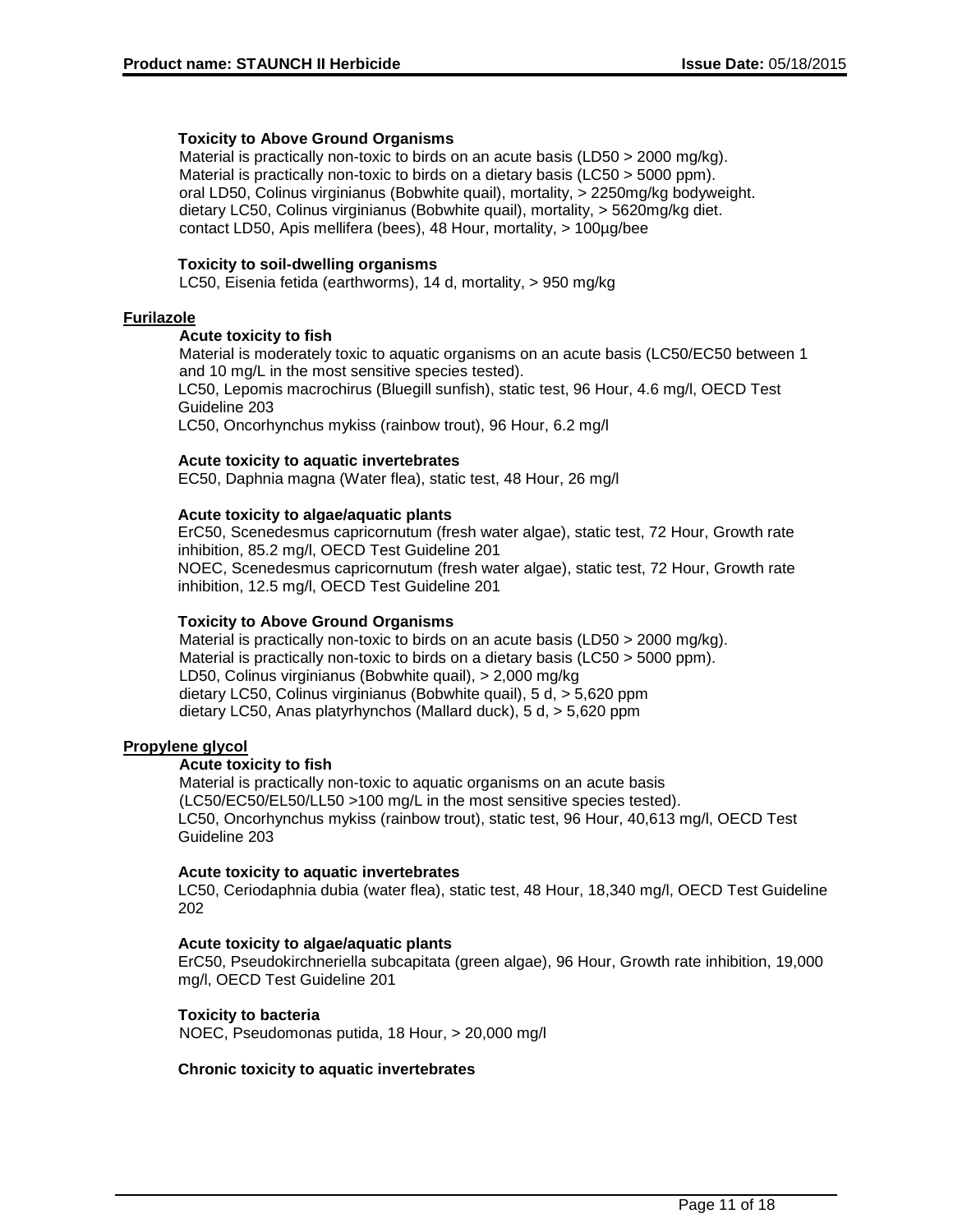NOEC, Ceriodaphnia dubia (water flea), semi-static test, 7 d, number of offspring, 13,020 mg/l

#### **Solvent naphtha (petroleum), heavy aromatic**

### **Acute toxicity to fish**

Material is moderately toxic to aquatic organisms on an acute basis (LC50/EC50 between 1 and 10 mg/L in the most sensitive species tested).

LC50, Oncorhynchus mykiss (rainbow trout), static test, 96 Hour, 2 - 5 mg/l, OECD Test Guideline 203 or Equivalent

### **Acute toxicity to aquatic invertebrates**

EL50, Daphnia magna (Water flea), static test, 48 Hour, 3 - 10 mg/l, OECD Test Guideline 202 or Equivalent

### **Acute toxicity to algae/aquatic plants**

EL50, Pseudokirchneriella subcapitata (green algae), static test, 72 Hour, 11 mg/l, OECD Test Guideline 201 or Equivalent

### **Toxicity to Above Ground Organisms**

Based on information for a similar material: dietary LC50, Colinus virginianus (Bobwhite quail), 5 d, > 6,500 ppm Based on information for a similar material: oral LD50, Colinus virginianus (Bobwhite quail), > 2,250 mg/kg

### **Naphthalene**

### **Acute toxicity to fish**

Material is highly toxic to aquatic organisms on an acute basis (LC50/EC50 between 0.1 and 1 mg/L in the most sensitive species tested). LC50, Oncorhynchus mykiss (rainbow trout), 96 Hour, 0.11 mg/l

#### **Acute toxicity to aquatic invertebrates**

EC50, Daphnia magna (Water flea), static test, 48 Hour, 1.6 - 24.1 mg/l

#### **Chronic toxicity to fish**

NOEC, Other, flow-through, 40 d, mortality, 0.37 mg/l

### **Balance**

**Acute toxicity to fish** No relevant data found.

#### **Persistence and degradability**

#### **Acetochlor**

**Biodegradability:** No relevant information found.

**Stability in Water (1/2-life)** Hydrolysis, pH 5, Stable Hydrolysis, pH 7, Stable Hydrolysis, pH 9, Stable

**Photodegradation Atmospheric half-life:** 2.3 Hour **Method:** Estimated.

### **Clopyralid monoethanolamine salt**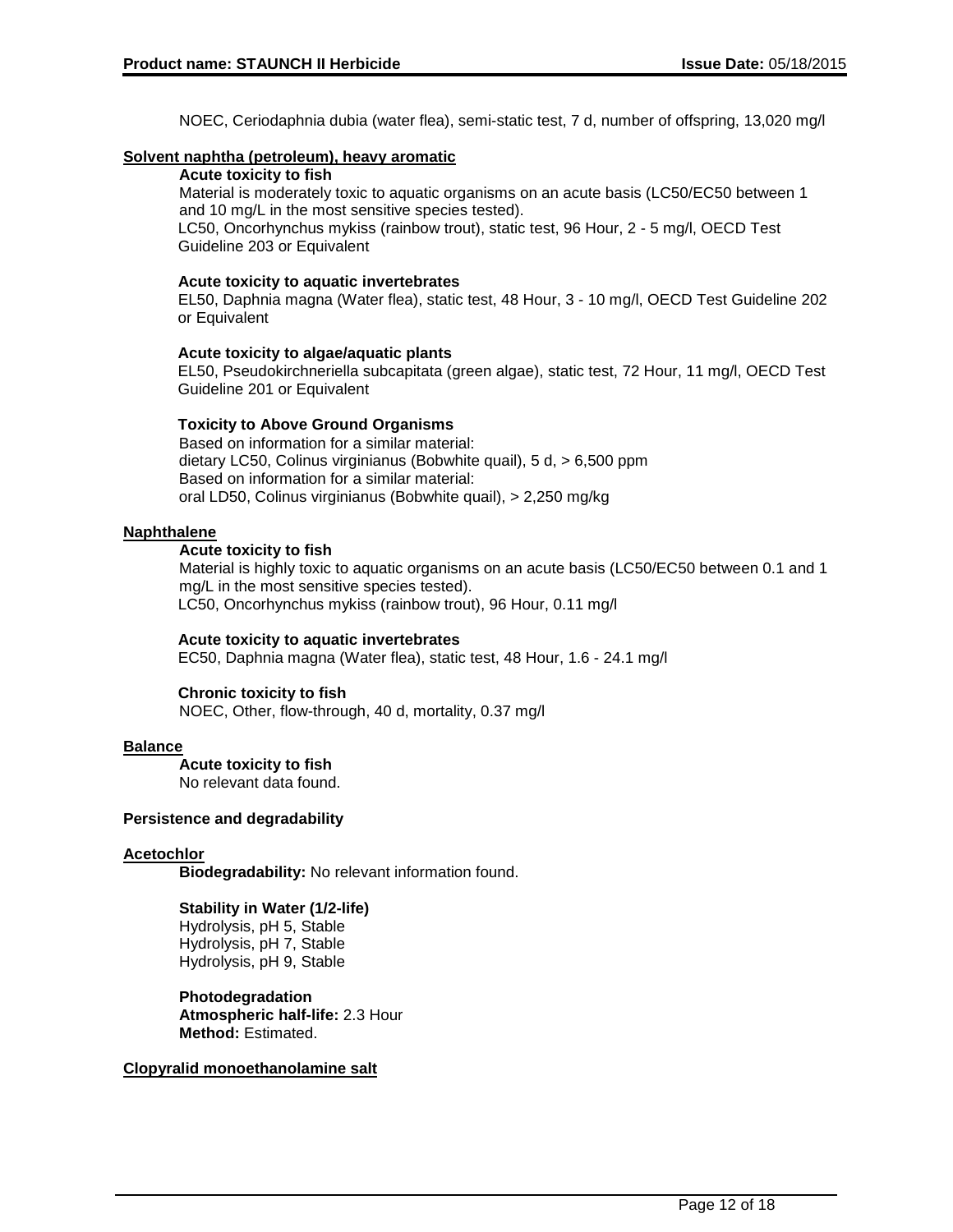**Biodegradability:** For similar active ingredient(s). Clopyralid. Material is expected to biodegrade very slowly (in the environment). Fails to pass OECD/EEC tests for ready biodegradability.

#### **Flumetsulam**

**Biodegradability:** Material is not readily biodegradable according to OECD/EEC guidelines. 10-day Window: Fail **Biodegradation:** 3 %

**Exposure time:** 28 d **Method:** OECD Test Guideline 301B or Equivalent

**Theoretical Oxygen Demand:** 1.03 mg/mg

**Chemical Oxygen Demand:** 1.12 mg/mg

#### **Biological oxygen demand (BOD)**

| <b>Incubation</b><br>Time | <b>BOD</b> |
|---------------------------|------------|
|                           | 0.005      |
|                           | mg/mg      |

#### **Stability in Water (1/2-life)**

Hydrolysis, > 365 d, pH 4 - 9, Half-life Temperature 50 °C, Stable

#### **Furilazole**

**Biodegradability:** Material is expected to biodegrade very slowly (in the environment). Fails to pass OECD/EEC tests for ready biodegradability.

10-day Window: Fail **Biodegradation:** 1 % **Exposure time:** 28 d **Method:** OECD Test Guideline 301F or Equivalent

#### **Propylene glycol**

**Biodegradability:** Material is readily biodegradable. Passes OECD test(s) for ready biodegradability. Biodegradation may occur under anaerobic conditions (in the absence of oxygen). 10-day Window: Pass **Biodegradation:** 81 % **Exposure time:** 28 d **Method:** OECD Test Guideline 301F or Equivalent 10-day Window: Not applicable **Biodegradation:** 96 % **Exposure time:** 64 d **Method:** OECD Test Guideline 306 or Equivalent

**Theoretical Oxygen Demand:** 1.68 mg/mg

**Chemical Oxygen Demand:** 1.53 mg/mg

#### **Biological oxygen demand (BOD)**

| <b>Incubation</b><br>Time | <b>BOD</b> |
|---------------------------|------------|
| 5 d                       | 69.000 %   |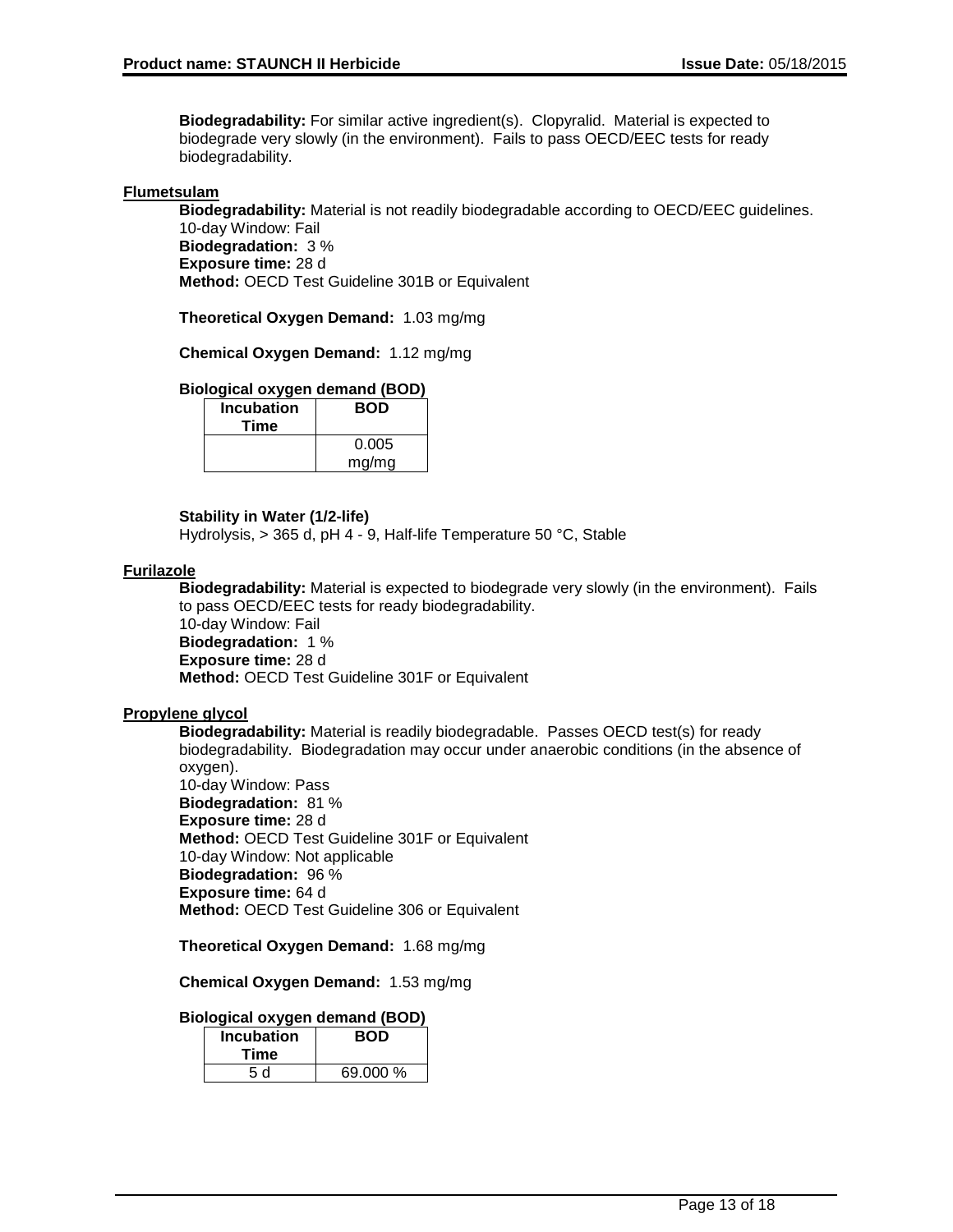| 10 d | 70.000 % |
|------|----------|
| 20 Y | 86.000 % |

#### **Photodegradation**

**Atmospheric half-life:** 10 Hour **Method:** Estimated.

#### **Solvent naphtha (petroleum), heavy aromatic**

**Biodegradability:** Based on stringent OECD test guidelines, this material cannot be considered as readily biodegradable; however, these results do not necessarily mean that the material is not biodegradable under environmental conditions. 10-day Window: Fail **Biodegradation:** 39 % **Exposure time:** 28 d **Method:** OECD Test Guideline 301D or Equivalent

### **Naphthalene**

**Biodegradability:** Biodegradation under aerobic static laboratory conditions is high (BOD20 or BOD28/ThOD > 40%).

**Theoretical Oxygen Demand:** 3.00 mg/mg

### **Biological oxygen demand (BOD)**

| <b>Incubation</b><br>Time | <b>BOD</b> |
|---------------------------|------------|
| 5 d                       | 57.000 %   |
| 10 d                      | 71.000 %   |
| 20d                       | 71.000 %   |

#### **Photodegradation**

**Test Type:** Half-life (indirect photolysis) **Sensitizer:** OH radicals **Atmospheric half-life:** 5.9 Hour **Method:** Estimated.

#### **Balance**

**Biodegradability:** No relevant data found.

#### **Bioaccumulative potential**

#### **Acetochlor**

**Bioaccumulation:** Bioconcentration potential is low (BCF < 100 or Log Pow < 3). **Partition coefficient: n-octanol/water(log Pow):** 4.14 Measured **Bioconcentration factor (BCF):** 20

### **Clopyralid monoethanolamine salt**

**Bioaccumulation:** For similar active ingredient(s). Clopyralid. Bioconcentration potential is low (BCF < 100 or Log Pow < 3).

### **Flumetsulam**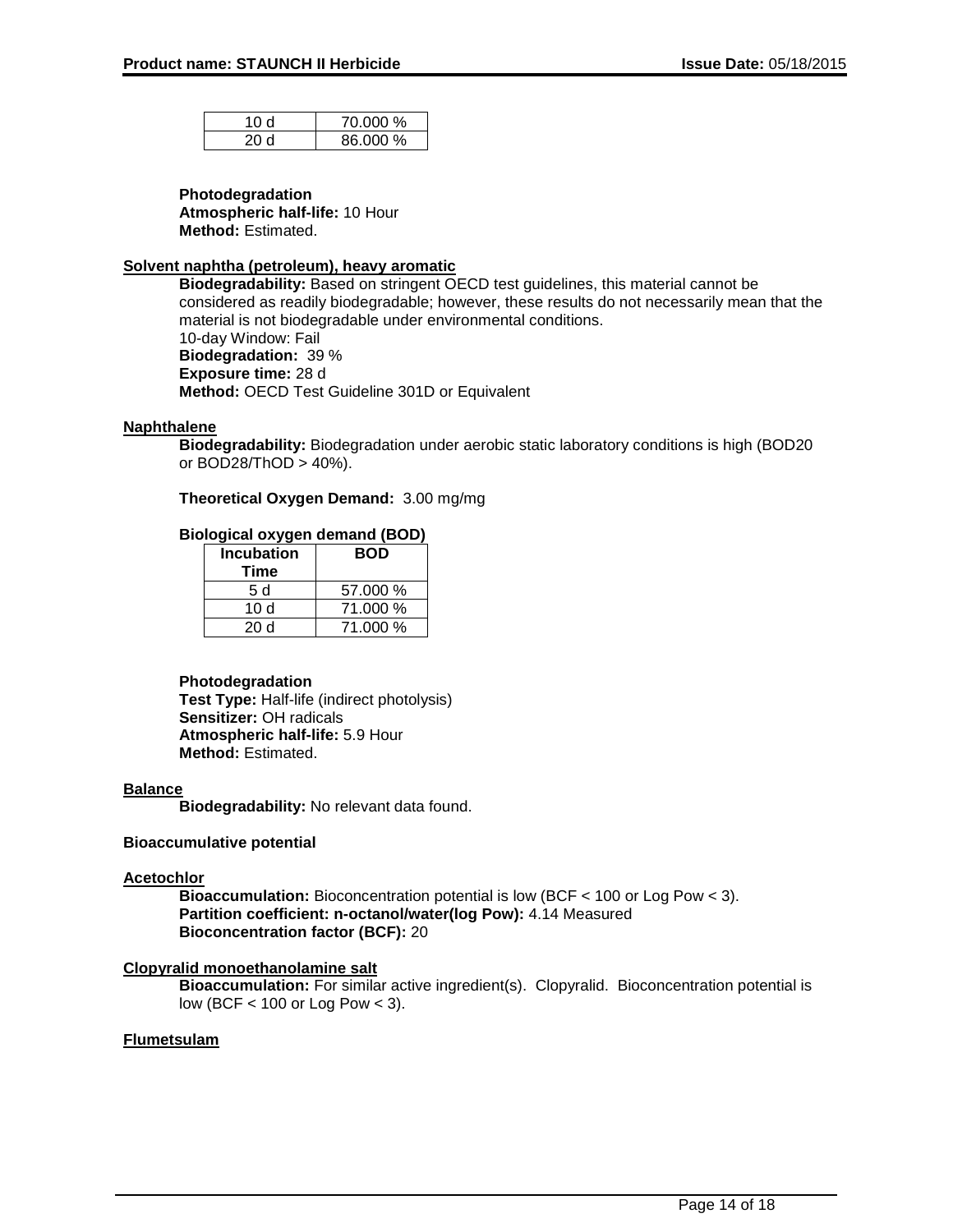**Bioaccumulation:** Bioconcentration potential is low (BCF < 100 or Log Pow < 3). **Partition coefficient: n-octanol/water(log Pow):** -1.21

#### **Furilazole**

**Bioaccumulation:** Bioconcentration potential is low (BCF < 100 or Log Pow < 3). **Partition coefficient: n-octanol/water(log Pow):** 2.12 Estimated.

#### **Propylene glycol**

**Bioaccumulation:** Bioconcentration potential is low (BCF < 100 or Log Pow < 3). **Partition coefficient: n-octanol/water(log Pow):** -1.07 Measured **Bioconcentration factor (BCF):** 0.09 Estimated.

#### **Solvent naphtha (petroleum), heavy aromatic**

**Bioaccumulation:** Bioconcentration potential is high (BCF > 3000 or Log Pow between 5 and 7).

**Partition coefficient: n-octanol/water(log Pow):** 2.9 - 6.1 Measured

### **Naphthalene**

**Bioaccumulation:** Bioconcentration potential is moderate (BCF between 100 and 3000 or Log Pow between 3 and 5). **Partition coefficient: n-octanol/water(log Pow):** 3.3 Measured

**Bioconcentration factor (BCF):** 40 - 300 Fish. 28 d Measured

### **Balance**

**Bioaccumulation:** No relevant data found.

### **Mobility in soil**

#### **Acetochlor**

Potential for mobility in soil is medium (Koc between 150 and 500). **Partition coefficient(Koc):** 156 Estimated.

#### **Clopyralid monoethanolamine salt**

For similar active ingredient(s). Clopyralid. Potential for mobility in soil is very high (Koc between 0 and 50).

#### **Flumetsulam**

Potential for mobility in soil is very high (Koc between 0 and 50). **Partition coefficient(Koc):** 15

### **Furilazole**

Potential for mobility in soil is high (Koc between 50 and 150). **Partition coefficient(Koc):** 56 - 341

#### **Propylene glycol**

Given its very low Henry's constant, volatilization from natural bodies of water or moist soil is not expected to be an important fate process. Potential for mobility in soil is very high (Koc between 0 and 50). **Partition coefficient(Koc):** < 1 Estimated.

#### **Solvent naphtha (petroleum), heavy aromatic**

No relevant data found.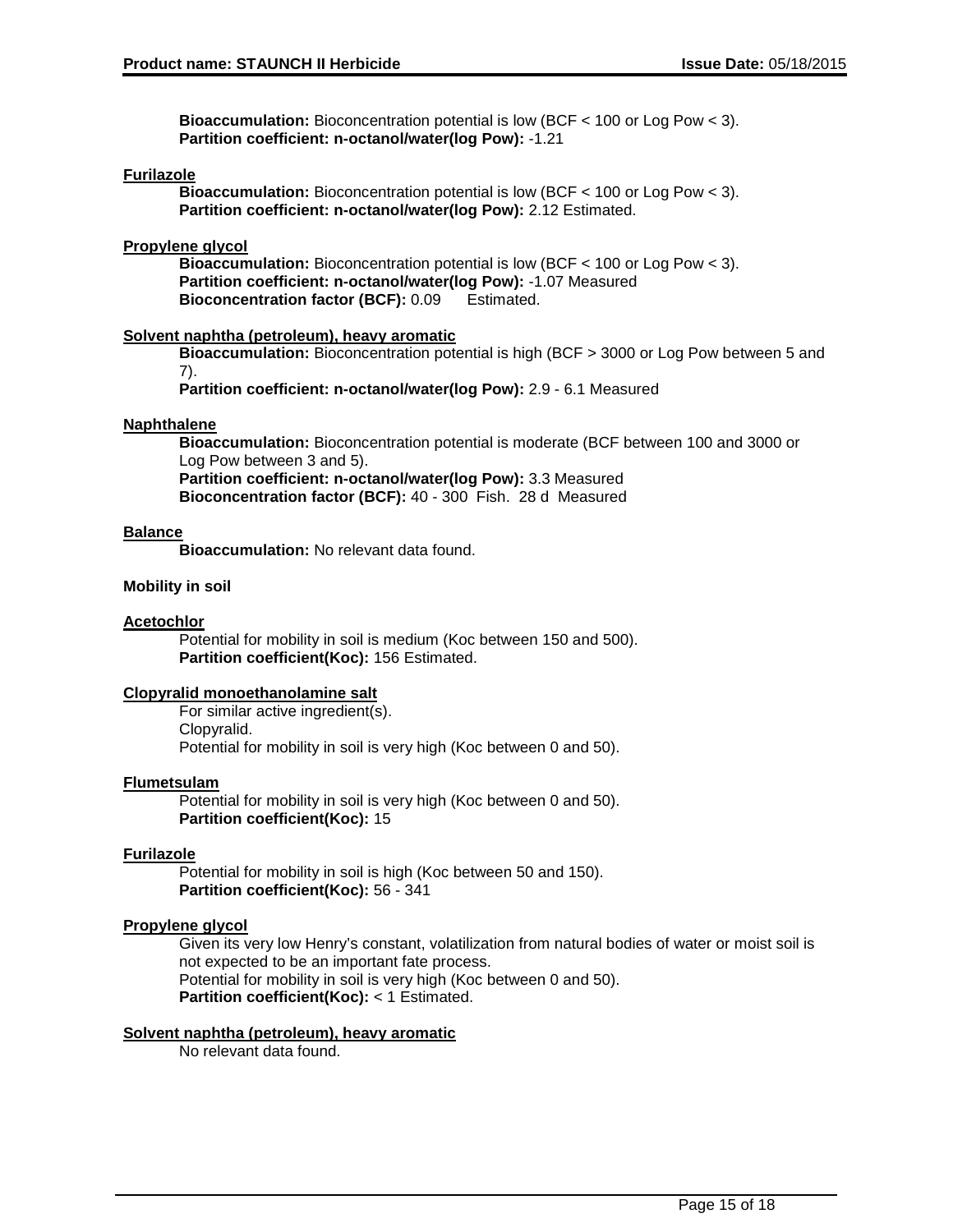#### **Naphthalene**

Potential for mobility in soil is medium (Koc between 150 and 500). **Partition coefficient(Koc):** 240 - 1300 Measured

#### **Balance**

No relevant data found.

### **13. DISPOSAL CONSIDERATIONS**

**Disposal methods:** If wastes and/or containers cannot be disposed of according to the product label directions, disposal of this material must be in accordance with your local or area regulatory authorities. This information presented below only applies to the material as supplied. The identification based on characteristic(s) or listing may not apply if the material has been used or otherwise contaminated. It is the responsibility of the waste generator to determine the toxicity and physical properties of the material generated to determine the proper waste identification and disposal methods in compliance with applicable regulations. If the material as supplied becomes a waste, follow all applicable regional, national and local laws.

# **14. TRANSPORT INFORMATION**

**DOT**

Not regulated for transport

#### **Classification for SEA transport (IMO-IMDG):**

| Proper shipping name       | ENVIRONMENTALLY HAZARDOUS SUBSTANCE, LIQUID,<br>N.O.S. (Acetochlor, Flumetsulam) |
|----------------------------|----------------------------------------------------------------------------------|
| UN number                  | UN 3082                                                                          |
| <b>Class</b>               | 9                                                                                |
| Packing group              | Ш                                                                                |
| <b>Marine pollutant</b>    | Acetochlor, Flumetsulam                                                          |
| <b>Transport in bulk</b>   | Consult IMO regulations before transporting ocean bulk                           |
| according to Annex I or II |                                                                                  |
| of MARPOL 73/78 and the    |                                                                                  |
| <b>IBC or IGC Code</b>     |                                                                                  |
|                            |                                                                                  |

#### **Classification for AIR transport (IATA/ICAO):**

| Proper shipping name | Environmentally hazardous substance, liquid, |  |
|----------------------|----------------------------------------------|--|
|                      | n.o.s. (Acetochlor, Flumetsulam)             |  |
| UN number            | UN 3082                                      |  |
| <b>Class</b>         |                                              |  |
| Packing group        | Ш                                            |  |

This information is not intended to convey all specific regulatory or operational requirements/information relating to this product. Transportation classifications may vary by container volume and may be influenced by regional or country variations in regulations. Additional transportation system information can be obtained through an authorized sales or customer service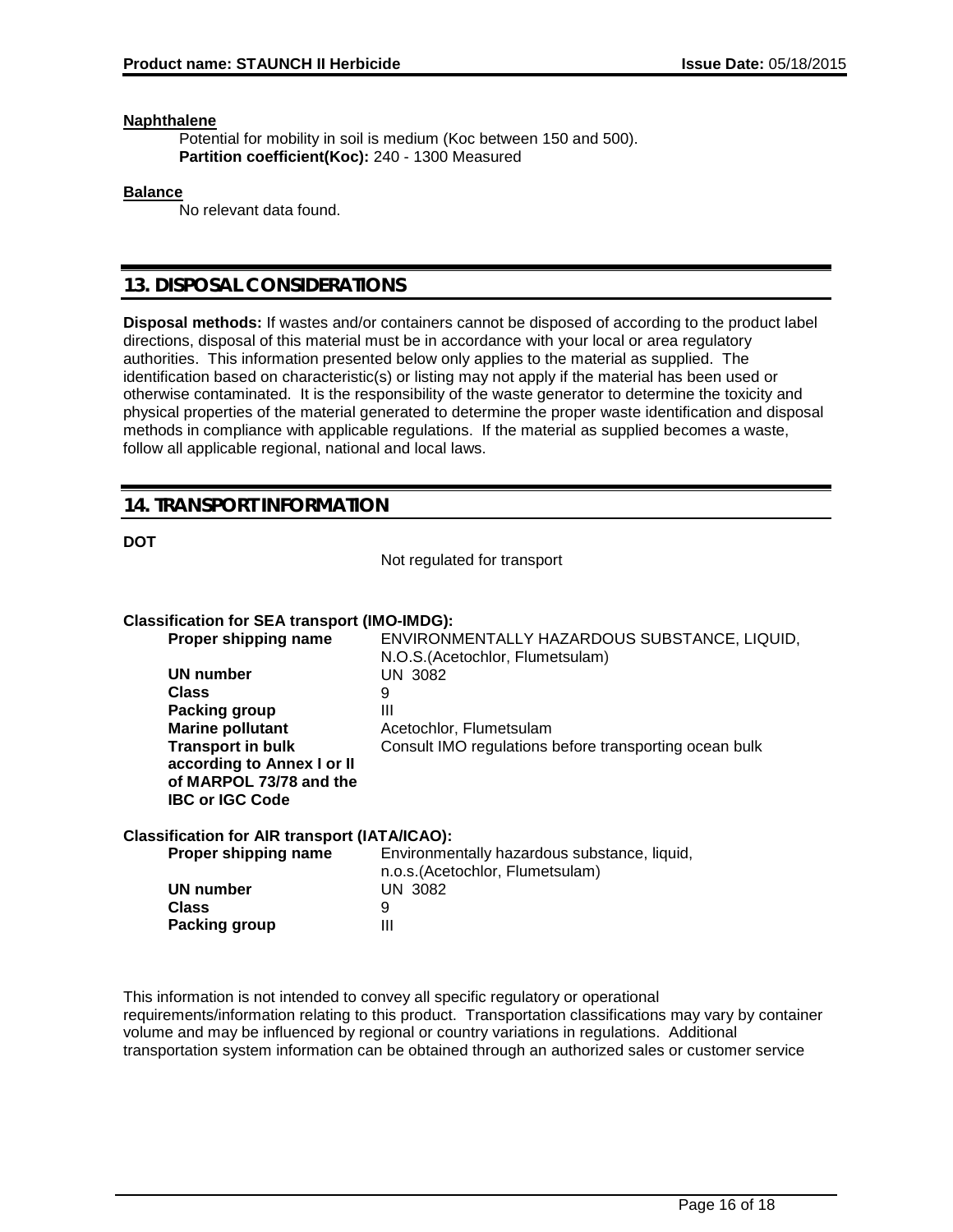representative. It is the responsibility of the transporting organization to follow all applicable laws, regulations and rules relating to the transportation of the material.

# **15. REGULATORY INFORMATION**

#### **OSHA Hazard Communication Standard**

This product is a "Hazardous Chemical" as defined by the OSHA Hazard Communication Standard, 29 CFR 1910.1200.

**Superfund Amendments and Reauthorization Act of 1986 Title III (Emergency Planning and Community Right-to-Know Act of 1986) Sections 311 and 312** Acute Health Hazard Chronic Health Hazard

#### **Superfund Amendments and Reauthorization Act of 1986 Title III (Emergency Planning and Community Right-to-Know Act of 1986) Section 313 Components CASRN** Naphthalene

# **California Proposition 65 (Safe Drinking Water and Toxic Enforcement Act of 1986)**

WARNING: This product contains a chemical(s) known to the State of California to cause cancer.

### **Pennsylvania (Worker and Community Right-To-KnowAct): Pennsylvania Hazardous Substances List and/or Pennsylvania Environmental Hazardous Substance List:**

The following product components are cited in the Pennsylvania Hazardous Substance List and/or the Pennsylvania Environmental Substance List, and are present at levels which require reporting.<br> **CASRN** 

**Components** Propylene glycol 57-55-6 Solvent naphtha (petroleum), heavy aromatic 64742-94-5

#### **Pennsylvania (Worker and Community Right-To-KnowAct): Pennsylvania Special Hazardous Substances List:**

To the best of our knowledge, this product does not contain chemicals at levels which require reporting under this statute.

### **United States TSCA Inventory (TSCA)**

This product contains chemical substance(s) exempt from U.S. EPA TSCA Inventory requirements. It is regulated as a pesticide subject to Federal Insecticide, Fungicide, and Rodenticide Act (FIFRA) requirements.

#### **Federal Insecticide, Fungicide and Rodenticide Act**

EPA Registration Number: 62719-679-55467

This chemical is a pesticide product registered by the Environmental Protection Agency and is subject to certain labeling requirements under federal pesticide law. These requirements differ from the classification criteria and hazard information required for safety data sheets, and for workplace labels of non-pesticide chemicals. Following is the hazard information as required on the pesticide label:

**WARNING**